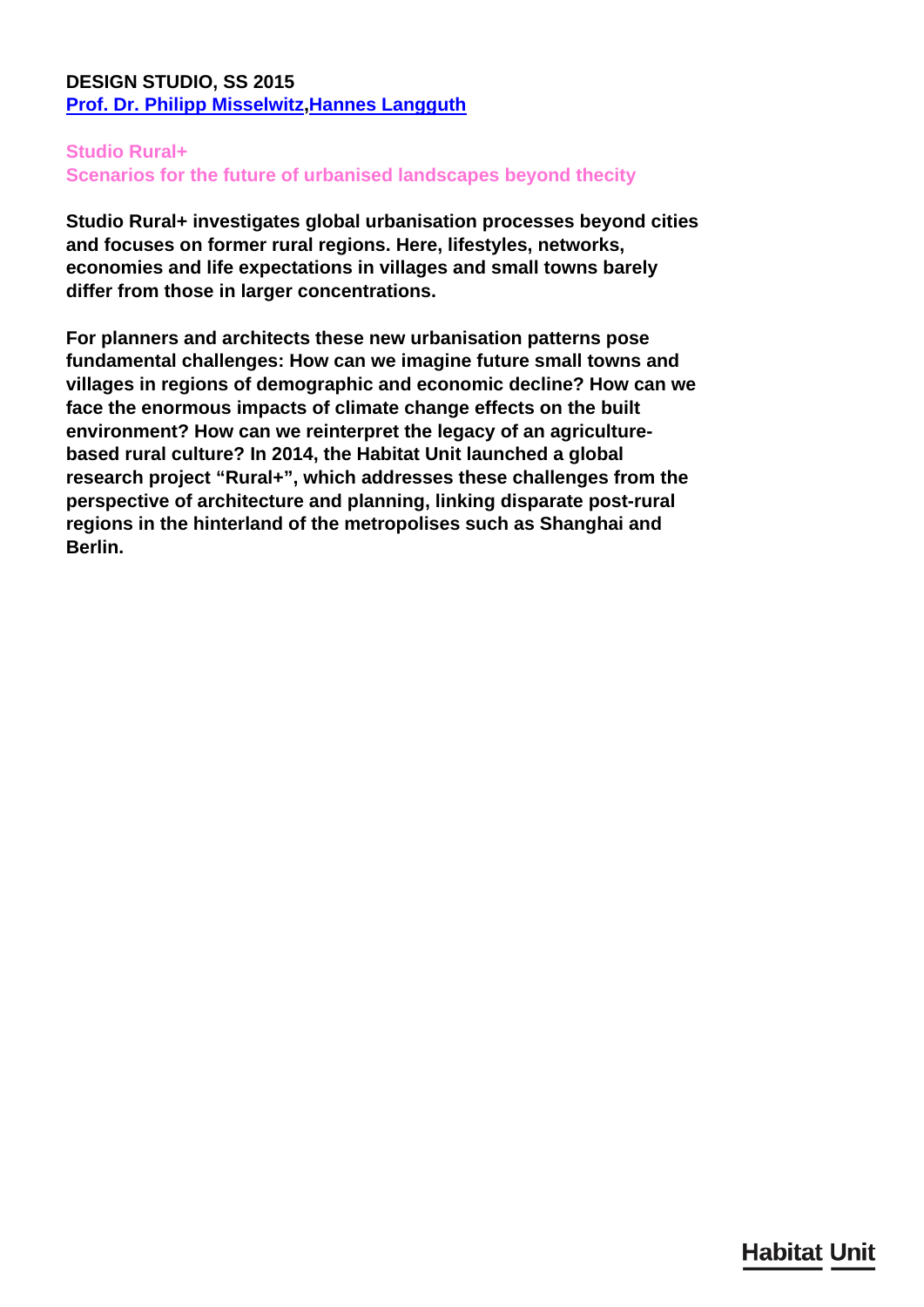# **Studio Rural+**

## **Scenarios for the future** of urbanised landscapes beyond the city

Studio Rural+ investigates global urbanisation processes beyond cities and focuses on former rural regions. Here, lifestyles, networks, economies and life expectations in villages and small towns barely differ from those in larger concentrations.

For planners and architects these new urbanisation patterns pose fundamental challenges:<br>How can we imagine future small towns and villages in regions of demographic and economic decline? How can we face the enormous impacts of climate change effects on the built environment? How can we reinterpret the legacy of an agriculturebased rural culture? In 2014, the based fund culture : in 2014, the the examination area.<br>Habitat Unit launched a global<br>research project "Rural+", which The studio will be combined with addresses these challenges from the perspective of architecture and planning, linking dis-<br>parate post-rural regions in the hinterland of the metropolises such as Shanghai and Berlin.

This semester, Studio Rural+ will focus on an exemplary postrural region: Steinach in th south of the Free State of Thuringia. Based on the results of the previous studio "Urbanised Landscape" (Winter semester<br>2014/15) which identified various

transformation trends for whole Thuringia on a meta level, the design studio will now focus on developing specific future scenarios on a micro level imagining a post-rural region in 2030. We will develop design propos-<br>als that mediate between different scales: from direct actions, the design of buildings, the rethinking of local economies to regional development strate-<br>gies. A joint field trip to Steinach and the surrounding region. hosted by local mayor and civil<br>society initiatives, will launch the semester and will provide an explorative approach towards a common understanding of urbanisation processes within the examination area.

an integrated PIV (3 LP) "The **Politics of Practice (Orienta**tion)" (seminar and international conference). The studio will be conducted in collaboration with the IBA Thüringen (International Build-ing Exhibition) and the<br>municipality of Steinach. The results of the studio will contribute to an exhibition during an International Summer School in September 2015.

STEINACH.

**IBA Thüringen** 

**APPLY NOW!** sign Studio Design Studio PJ 8 SWS, 15 ECTS Teaching day<br>Thursday, A 202 **First meeting<br>April 16, 2015 - 10 am, A 202** Open Studio<br>April 7, 2015 - 4 pm, A 202 **Application**<br>**A4** motivation motivation letter & short CV by April 10, 2015 (9 am) to hannes.langguth@tu-berlin.de

**Hannes Langguth<br>Prof. Dr. Philipp Misselwitz** 

# **Habitat Unit**

This semester, Studio Rural+ will focus on an exemplary post-rural region: Steinach in the south of the Free State of Thuringia. Based on the results of the previous studio "Urbanised Landscape" (Winter semester 2014/15) which identified various transformation trends for whole Thuringia on a meta level, the design studio will now focus on developing specific future scenarios on a micro level imagining a postrural region in 2030. We will develop design proposals that mediate between different scales: from direct actions, the design of buildings, the rethinking of local economies to regional development strategies. A joint field trip to Steinach and the surrounding region, hosted by local

# **Habitat Unit**